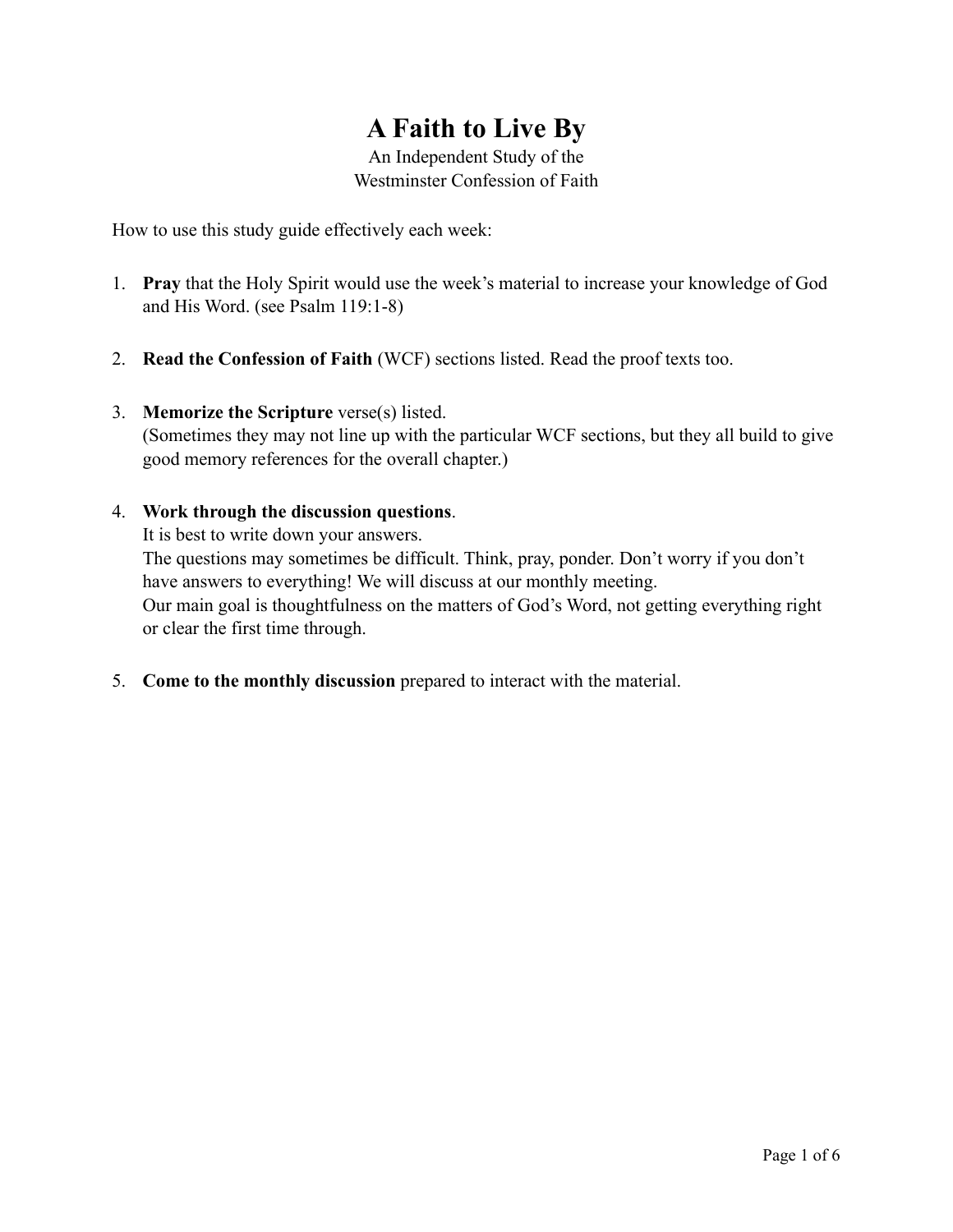## **June**

### Week 1 (6/5)

- Read: WCF 7.1-2
- Memorize: Genesis 2:16-17 *And the Lord God commanded the man, saying, "You may surely eat of every tree of the garden, but of the tree of the knowledge of good and evil you shall not eat, for in the day that you eat of it you shall surely die.*
- Study questions:

## Section 1

1. How does Scripture describe the distance between God and man? (use proof texts)

2. What images does Scripture use to express that God does not need us? (use proof texts)

3. What does "voluntary condescension" mean?

### Section 2

4. The main parts of a covenant are the parties involved, the condition, the promise, and the penalty. Using section 2 and Genesis 2, identify each part in the Covenant of Works.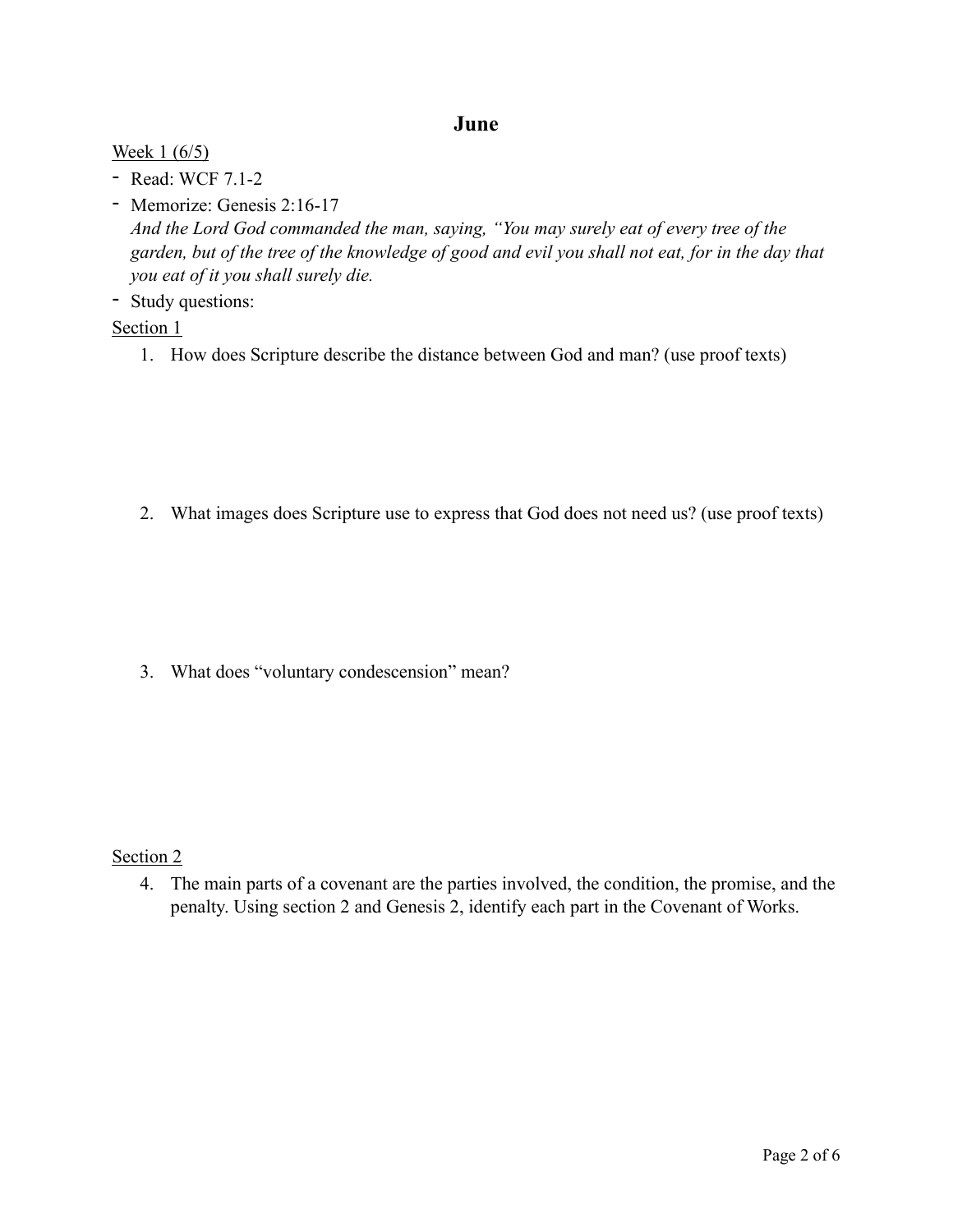Week 2 (6/12)

- Read: WCF 7.3-4
- Memorize: Romans 5:18 *Therefore, as one trespass led to condemnation for all men, so one act of righteousness leads to justification and life for all men.*
- Study questions:

Section 3

1. Why is the new covenant called the Covenant of Grace?

2. The main parts of a covenant are the parties involved, the condition, the promise, and the penalty. Identify each part of the Covenant of Grace.

3. What does God require of man in the Covenant of Grace?

Section 4

4. How does the idea of a 'testament' (or will) underscore the gospel message? (Consider Hebrews 7:22; 9:15-17; Luke 22:20; 1 Corinthians 11:25.)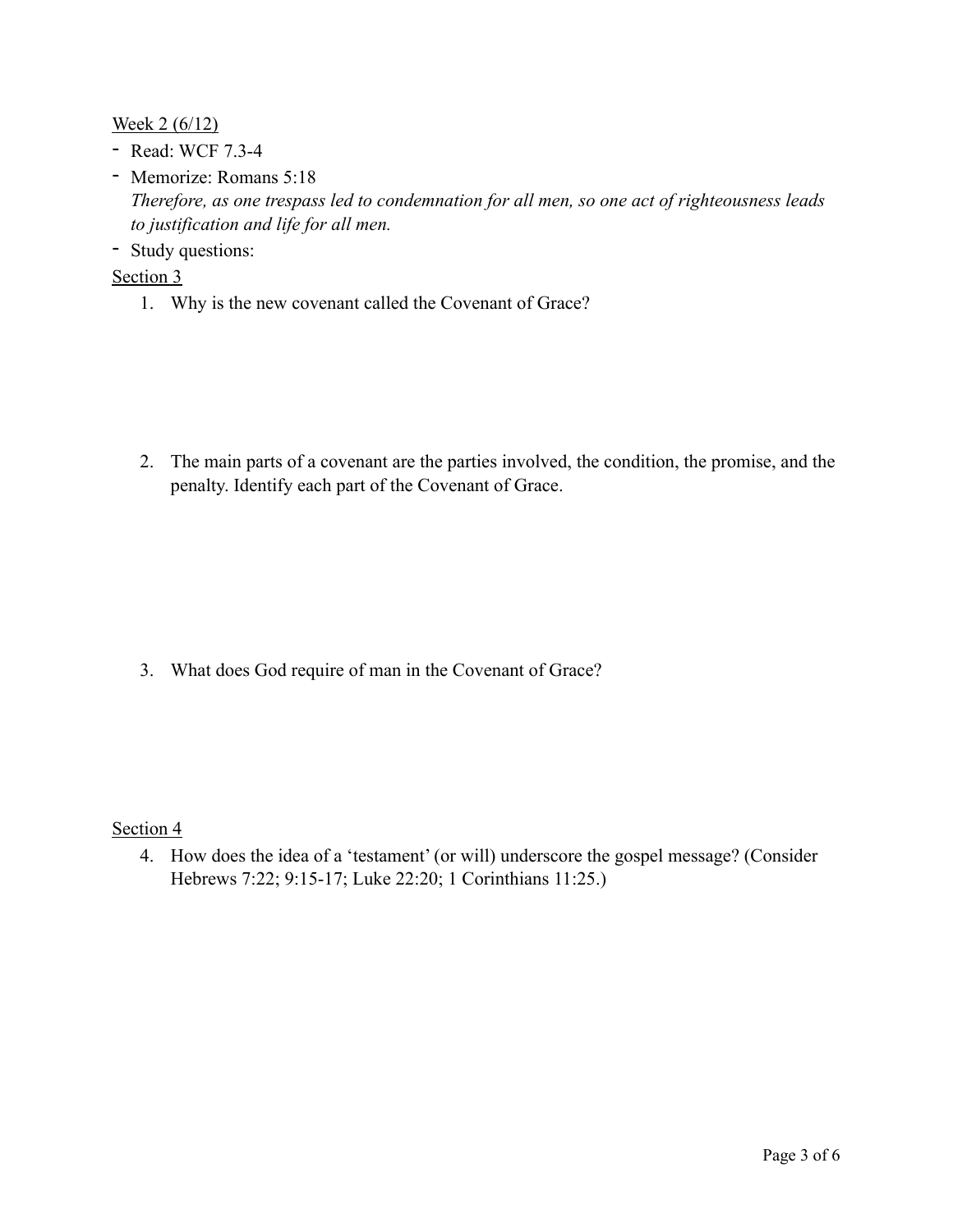Week 3 (6/19)

- Read: WCF 7.5
- Memorize: Hebrews 11:13 *These all died in faith, not having received the things promised, but having seen them and greeted them from afar, and having acknowledged that they were strangers and exiles on the earth.*
- Study questions:

### Section 5

1. What is the "time of the law"?

2. In what ways was the Covenant of Grace administered in the "time of the law"? How did some of these "foresignify Christ to come"?

3. How were believers in the Old Testament saved?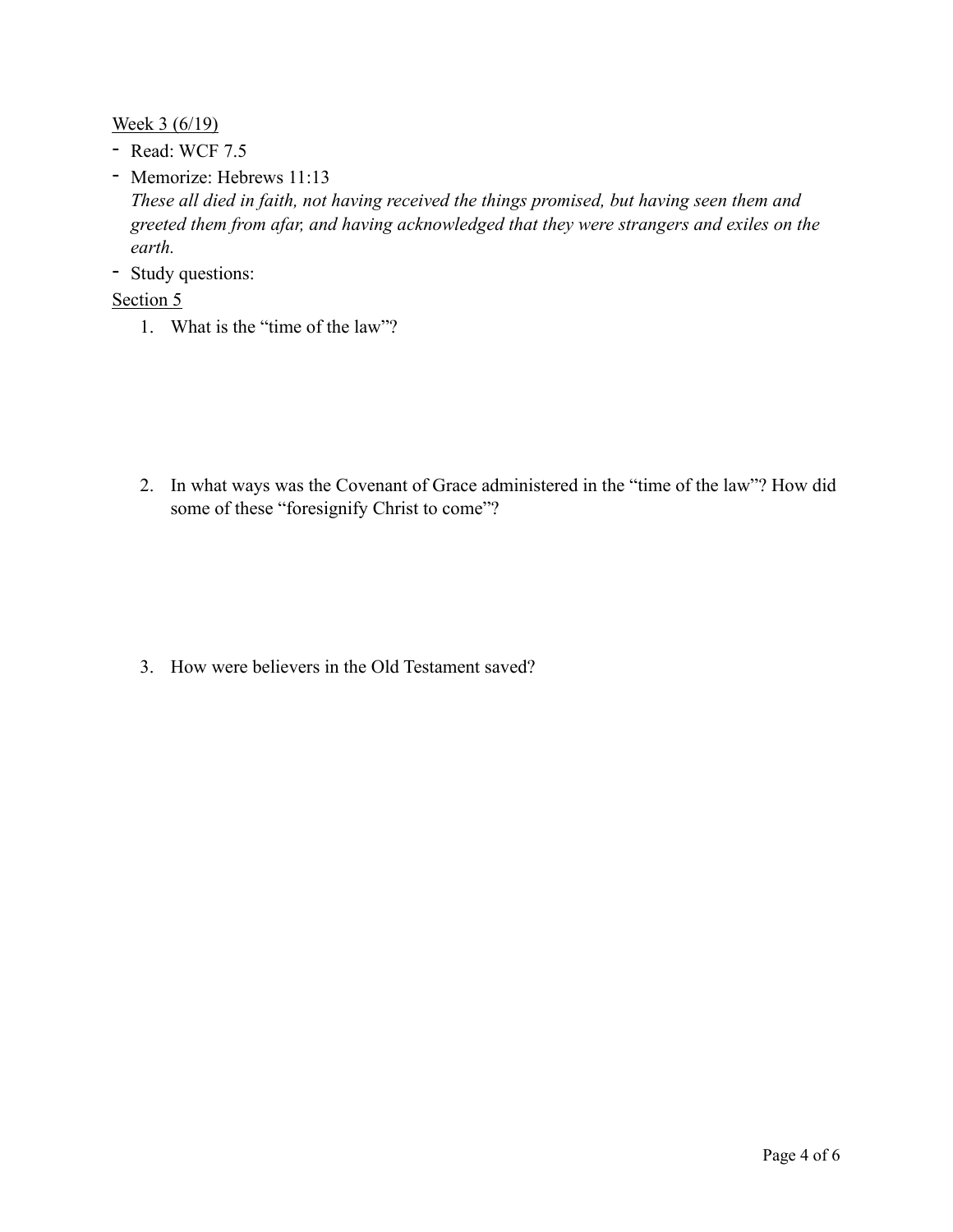Week 4 (6/26)

- Read: WCF 7.6
- Memorize: Hebrews 8:6 *But as it is, Christ has obtained a ministry that is as much more excellent than the old as the covenant he mediates is better, since it is enacted on better promises.*
- Study questions:

#### Section 6

1. What does it mean by "Christ, the substance"?

2. In what ways was the Covenant of Grace administered "under the Gospel"?

3. How are these simpler with less outward glory?

4. Is the Covenant of Grace "under the Gospel" better than the same "in the time of the law"?